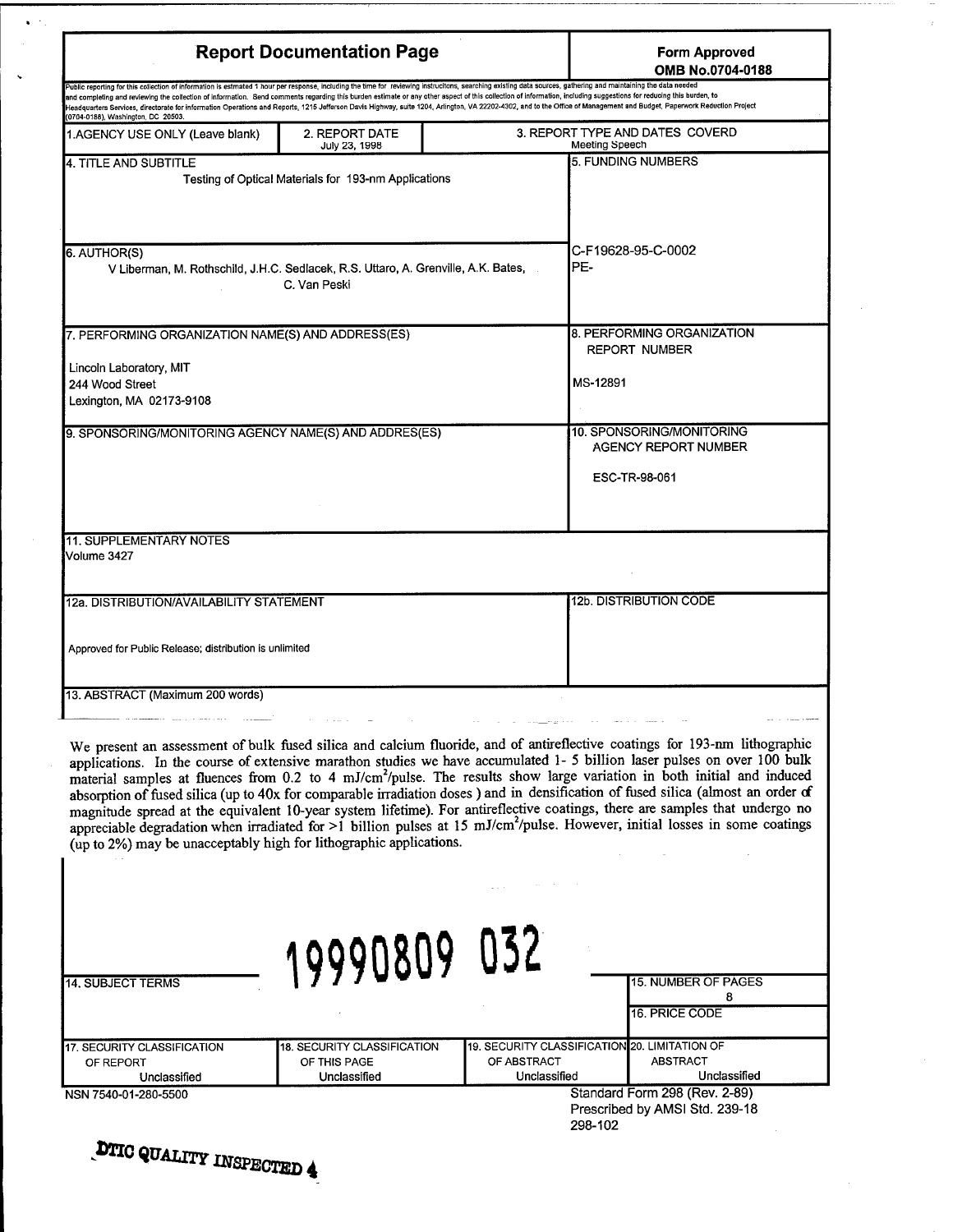**ESC-TR98 Obi'***<sup>v</sup>* **MSI 2891**

## PROCEEDINGS OF SPIE REPRINT

**33** SPIE—The International Society for Optical Engineering

*Reprinted from*

# *Optical Systems Contamination and Degradation*

20-23 July 1998 San Diego, California



©1998 by the Society of Photo-Optical Instrumentation Engineers Box 10, Bellingham, Washington 98227 USA. Telephone 360/676-3290.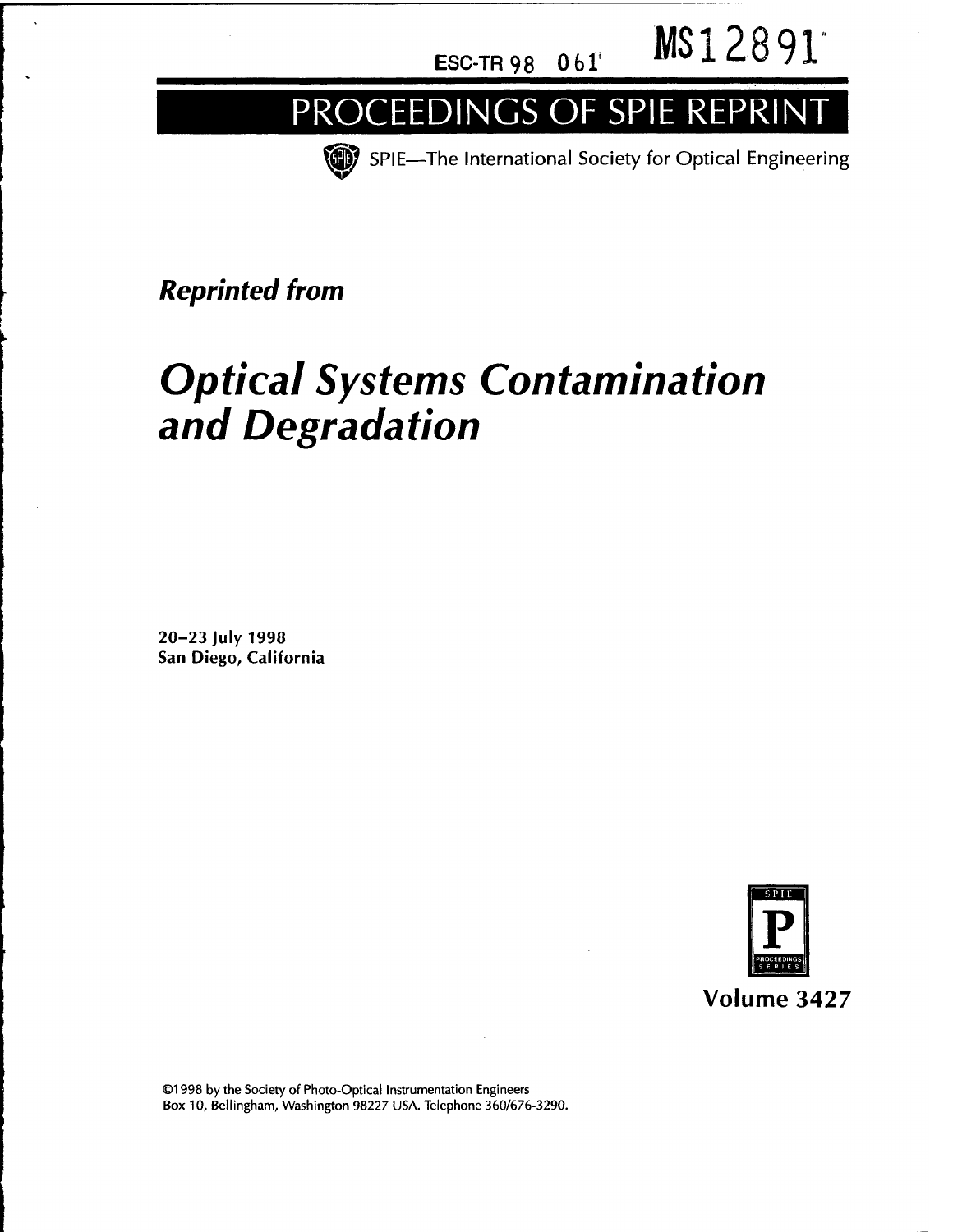## **Testing of Optical Materials for 193-nm Applications**

V. Liberman, M. Rothschild, J. H. C. Sedlacek, R. S. Uttaro

## Lincoln Laboratory, Massachusetts Institute of Technology, 244 Wood St., Lexington, MA 02420

#### A. Grenville

#### Intel Corporation, Hillsboro, OR 97124

## A. K. Bates<sup>\*</sup> IBM/SEMATECH

## C. Van Peski\* SEMATECH

#### **ABSTRACT**

We present an assessment of bulk fused silica and calcium fluoride, and of antireflective coatings for 193-nm lithographic applications. In the course of extensive marathon studies we have accumulated 1-5 billion laser pulses on over 100 bulk material samples at fluences from  $0.2$  to 4 mJ/cm<sup>2</sup>/pulse. The results show large variation in both initial and induced absorption of fused silica (up to 40x for comparable irradiation doses) and in densification of fused silica (almost an order of magnitude spread at the equivalent 10-year system lifetime). For antireflective coatings, there are samples that undergo no appreciable degradation when irradiated for >1 billion pulses at 15 mJ/cm<sup>2</sup>/pulse. However, initial losses in some coatings (up to 2%) may be unacceptably high for lithographic applications.

Keywords: 193-nm lithography, absorption, densification, laser-induced damage, antireflective coatings

#### **1. INTRODUCTION**

The relentless drive of the semiconductor industry to produce faster microprocessors and denser memory circuits has led to a continuous reduction in critical circuit dimensions. As the smallest circuit dimensions are pushed below  $0.25 \mu m$ , the lithographic tools required to print such small features are forced to employ shorter wavelength sources. In what may be one ofthe last generations of optical lithography, the tools are expected to handle the 193-nm excimer laser wavelength by the turn of the century.

Excimer laser lithography at the 193-nm wavelength places stringent demands on the required lifetime of optical components. The need to periodically replace the imaging optics would dramatically increase the cost of operating a lithography system. For this reason, if at all possible, the lens should have a lifetime no shorter than that of the tool generally targeted at 10 years. Within this time frame, an element of a projection optics system will experience up to  $10^{11}$ pulses at laser repetition rates of 1 kHz and fluences per pulse ranging from 0.1 mJ/cm<sup>2</sup> to a few mJ/cm<sup>2</sup>.

The choice of optical materials that would meet both initial requirements of the 193-nm system and exhibit the required durability is limited. For instance, some materials with excellent transmission at 193-nm and good damage resistance, such as crystalline quartz and magnesium fluoride, are intrinsically birefringent, and are thus unsuitable for a lithographic system which is polarization-sensitive. Coupled with the initial requirements of low birefringence, candidate materials must exhibit excellent index homogeneity and must be available in sufficient quantity to meet the demand of the semiconductor manufacturing market.

The only practical materials that could meet the above requirements are crystalline calcium fluoride and amorphous fused silica. Even these materials become less transparent when exposed to billions of pulses of low-fluence 193-nm irradiation.

Part of the SPIE Conference on Lonq-Term Degradation of Optical Systems San Diego *•* California SPIE Vol. <sup>3427</sup> • 0277-786X/98/\$10.00 <sup>411</sup>

Mailing address: Lincoln Laboratory, Massachusetts Institute of Technology, Lexington, MA 02420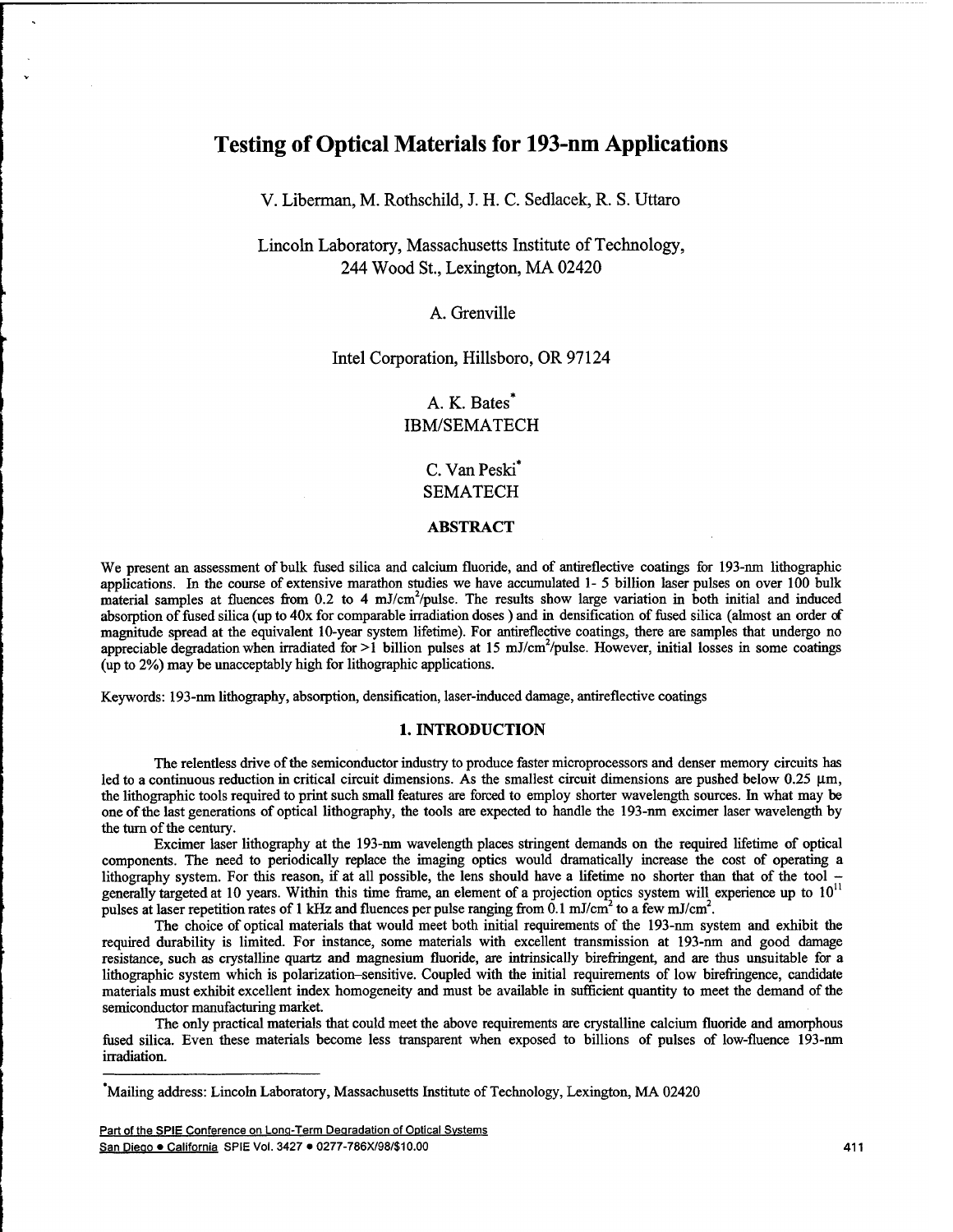In addition to laser-induced transmission loss, amorphous materials such as fused silica undergo laser-induced densification or compaction. The main manifestations of compaction include physical shrinkage and a densification-mduced increase of refractive index. Both these effects change the optical pathlength in an imaging system and thus adversely affect its performance Historically, densification of glasses has been observed under irradiation by a variety of sources, dating back three decades: x-ray,<sup>1</sup> gamma-ray,<sup>2,3</sup> electron,<sup>3,4</sup> ion,<sup>5,6</sup> and neutron<sup>3</sup> irradiation. The studies observed a remarkable linearity on a log-log scale of measured densification,  $\delta$ , versus dose, *D*, over several decades of dose variation. Accordingly, the densification was fitted to the following formula:

$$
\delta = k(D)^x, \tag{1}
$$

where **k** and **x** are empirical constants with  $x < 1$ .

Recent studies have addressed 193-nm excimer-laser-induced densification of excimer-grade fused silica.<sup>7-9</sup> In this case, since the photon energy (6.4 eV) is less than the bandgap of fused silica ( $\approx$  9 eV for an upper valence band hole), *D* was identified as the number of two-photon absorption events. In general, the form of equation (1) was found to fit the results quite well, although a significant amount of scatter was reported in the data when  $\delta$  was plotted as a function of  $D$ . The *x*parameter was found to lie in the range between 0.5 and 0.85, and the k-parameter was found to vary as well.

Optical coatings represent an integral part of a 193-nm exposure system since they are applied to virtually every surface, either for antireflective, reflective or beam splitting purposes. As with bulk materials, there are concerns about the durability and expected lifetime of these coatings in a production environment. Most studies of coatings damage addressed measurements of maximum energy required to produce damage to a coating in a single laser pulse.<sup>10,11</sup> Very few studies<br>have dealt with durability of coatings over millions of pulses.<sup>12,13</sup><br>Note that the durability of can have dealt with durability of coatings over millions of pulses.<sup>12,13</sup>

We present interim results of a comprehensive study designed to assess the durability of candidate materials for lithographic applications at realistic irradiation conditions. Up to now we have exposed over 100 fused silica and CaF<sub>2</sub> bulk  $\frac{1}{2}$  samples for  $>10^9$  pulses under fluences that would match those encountered in projection optics. We also present results of our assessment of antireflectance coatings from five major suppliers that have been exposed under marathon irradiation conditions.

#### **2. BULK MATERIALS**

#### **2.1 Experimental**

Our irradiation test bed (see Figure 1) uses 193-nm radiation from two free-running 400 Hz excimer lasers which are temporally interleaved for an effective 800 Hz pulse repetition rate. The incident laser beams are spatially overlapped by a 50/50 beam splitter, and subsequently distributed along 12 beamlines to deliver an incident laser fluence in the range 0.25 to  $>4$  mJ/cm<sup>2</sup>pulse. At least 6 beamlines have a nominal fluence of 1 mJ/cm<sup>2</sup>/pulse. Each beam line passes through three sample stations for a total of 36 stations. At the beginning of each beamline we select the most uniform part of the laser beam with a 5-mm diameter aperture.

The fluence of each laser in front of every sample station is monitored *in situ* with three pyroelectric energy meters, travelling on three separate linear motor tracks that span the fall width of the irradiation chamber. A reference power meter is used for measuring long-term drifts and for calibrating the energy meter readings. Every two million pulses we measure the energy from each laser in front of every station and the pulse duration of each laser. In addition the beam profile is checked periodically with a pyroelectric camera. The apertured beam is found to be essentially flat top (to within ±10%).

The whole irradiation setup is continuously nitrogen-purged to eliminate trace amounts of oxygen that could contribute to ozone formation from decomposition by 193-nm laser light. High ozone concentration inside the chamber would be undesirable, as it causes attenuation of 193-nm light. The ozone concentration in the box is constantly monitored

and never exceeds 15 ppb.<br>All samples tested in this study are designated by the suppliers as "lithographic-grade" material. Some material is experimental, while other comes from production boules. Samples are provided unpolished with nominal dimensions of either 80 x 40 x 20 mm<sup>3</sup> or 40 x 25 x 25 mm<sup>3</sup>, and are then polished by a third party in order to standardize surface finish conditions. Unless otherwise noted, all the samples are irradiated and measured along their longest axis, i. e., 80 or 40 mm, respectively.

While assessment of in-situ beamline energies does allow us to obtain sample transmission at each station, in order to achieve better precision we periodically measure the transmission of all samples off-line with a laser ratiometric system. The setup employs a 45° incidence 50/50 beam splitter that divides a 193-nm laser beam into a probe and a reference beam. Each beam is incident onto a stationary energy meter. The sample being measured is placed into a fixture mounted on a linear track motor that can slide in and out of the probe beam to obtain a sample and a reference reading, respectively. For each individual measurement, we ratio the reading from the two detectors. Typically, one second each is allowed for a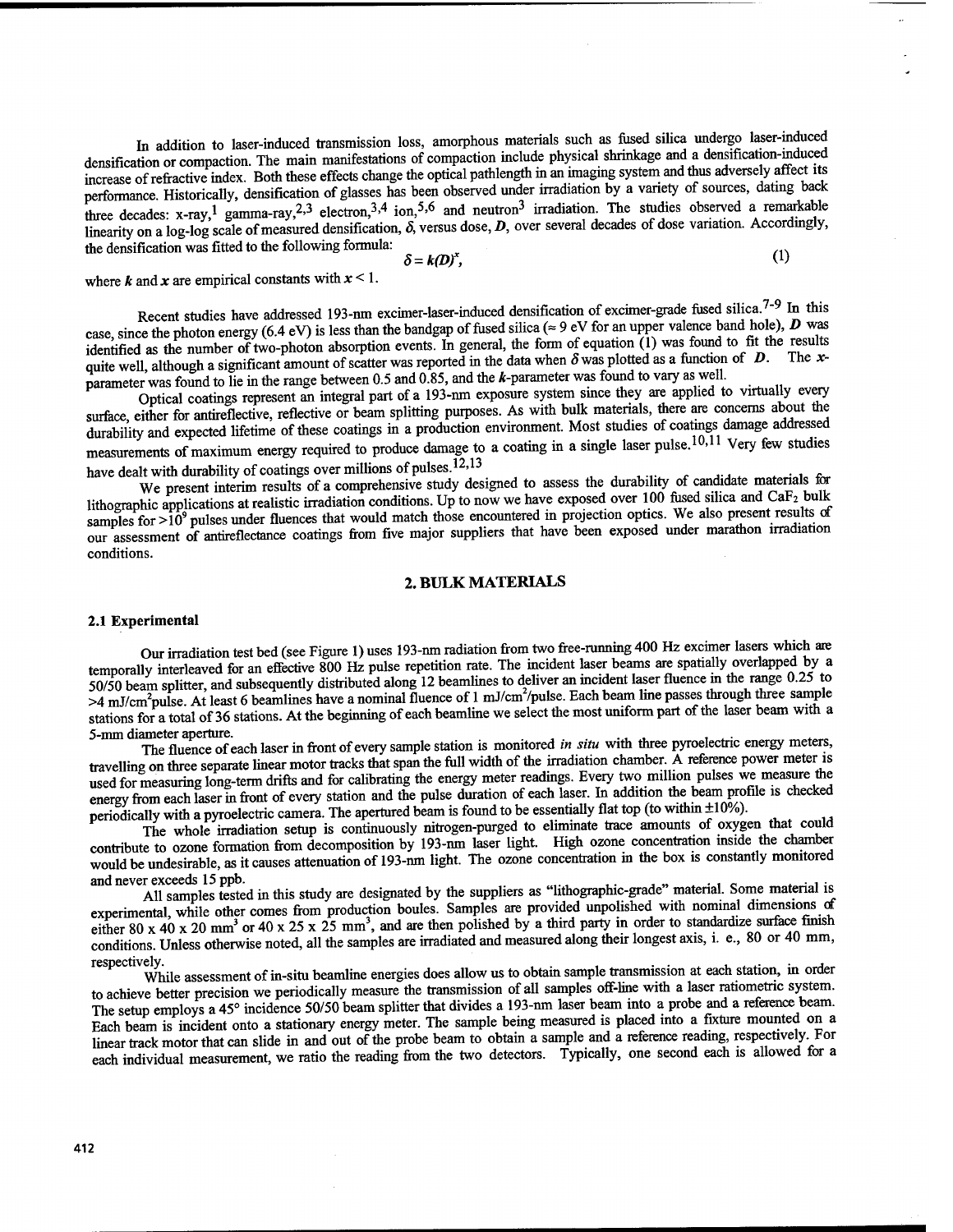sample and a reference reading. Depending on the laser repetition rate, 10-200 transmission readings are thus averaged, resulting in a measurement precision of 0.1 %, one standard deviation.

From the transmission data we extract an attenuation coefficient per cm, after correcting for Fresnel losses, and assuming multiple reflections inside the sample. All the attenuation and absorption coefficients reported here are base 10. For a sample of length  *the internal transmission is:* 

$$
T_{int} = 10^{-12\beta + (\alpha + \gamma)^{ij}}
$$
 (2)

where  $\beta$  refers to a single surface loss, including both absorption and scatter,  $\alpha$  is the internal absorption coefficient per cm and  $\gamma$  is the bulk scatter coefficient per cm.

Surface losses are determined by performing three-axis laser transmission measurements along the 2-, 4-, and 8-cm directions, respectively. From these measurements we derive the value of  $\beta$  = 0.0015/surface for either fused silica or calcium fluoride, independent of grade. The magnitude of surface loss depends on the polishing conditions, and is not intrinsic to the material. In our experiments it is only a parameter used to correct the measured  $T_{int}$ . We note also that prior to performing the three-axis measurements, samples are irradiated in the nitrogen-purged measurement setup for  $\approx 10^5$  pulses in order to remove airborne adsorbates.

The value of  $\gamma$  at 193 nm is obtained by extrapolation of its experimentally measured values at 325, 442 and 633 nm.<sup>14</sup> Assuming a Rayleigh scattering dependence ( $\propto n^8/\lambda^4$ ), we obtain  $\gamma = 0.0008$  cm<sup>-1</sup> for fused silica and <0.0001 cm<sup>-1</sup> for calcium fluoride, independent of material grade.

#### **2.2 Densification measurements**

We extract the densification of the samples from measurements of stress-induced birefringence at 633 nm. In general, the densification is a function of irradiation geometry, such as the fraction of the sample being irradiated. In order to apply the information obtained from a specific experiment to other geometries, we compute the unconstrained densification.<sup>8</sup> This is the densification that would occur if the whole sample were irradiated and allowed to compact freely. It is a geometryindependent quantity that is a function of only the material properties and the irradiation conditions.

The birefringence at 633 nm is measured off-line using two crossed polarizers and a photodiode detector. This system enables the determination of the unconstrained densification at a precision significantly better than 0.1 parts per million (ppm) at levels above <sup>1</sup> ppm. However, for low densification values the measurement is impacted by the initial stress distribution in the unirradiated sample. Our application of the birefringence measurement technique does not permit subtraction of the initial stress from the laser-induced stress, since only the magnitude but not the sign of stress can be obtained from birefringence measurements. For the purpose of this study, densification values of  $\leq 1$  ppm are shown only for samples with sufficiently low initial birefringence  $(\leq 0.20 \text{ nm/cm})$ .

#### **2.3 Results**

#### **2.3.1 Initial and laser-induced absorption**

Figure 2 shows representative absorption trends of fused silica and calcium fluoride as a function of pulse count. During the first 100 million pulses  $\alpha$  often appears to decrease for both fused silica and calcium fluoride (Figure 2A). This phenomenon may be attributed to a slow laser induced surface cleaning, or to partial bleaching of the bulk material. The lowest value of  $\alpha$  may be less than one fifth of its value as measured in the first few pulses (see top trace Figure 2A). After the initial decrease, the induced absorption may either level off(Figure 2A, top and bottom traces) or continue to grow steadily, sometimes at a very slow rate (Figure 2A middle trace). A different feature of the absorption shown in Figure 2B is the saturation of  $\alpha$  in some materials. Note that in this case, the saturation level (0.017 cm<sup>-1</sup>) is too high for the material to be useful for lithographic applications (see discussion below). Finally, under our conditions there is no evidence of sudden  $\mu$ absorption transition (SAT)<sup>15</sup> to at least 5 billion pulses.

Figure 3 shows the initial and added absorption of samples that have been exposed to a nominal fluence of <sup>1</sup>  $mJ/cm<sup>2</sup>/pulse$ . Twenty SiO<sub>2</sub> and CaF<sub>2</sub> samples were selected for this figure from over 100 samples exposed under marathon irradiation conditions. The initial absorption values plotted here are the lowest  $\alpha$ , which occur sometimes at the start of irradiation and sometimes up to  $\sim$  100 million pulses later (see Figure 2). Several trends emerge from an analysis of Figure 3:

1. Many of the fused silica samples exhibit total  $\alpha$  (initial plus added) in excess of 0.002 cm<sup>-1</sup> by the time their irradiation is completed. For a projection optics system comprised of a half meter of glass, this value of  $\alpha$  would result in a 20 % transmission loss. This relatively high level of *a* is primarily caused by a combination of the short-wavelength tail of the ~ 220-nm E' color center and the long-wavelength tail of color centers below 190 nm. By contrast, high purity calcium fluoride appears to have an inherently higher damage resistance than fused silica (see also Ref. 12). The degradation in transmission of  $CAF<sub>2</sub>$  is primarily caused by impurities, since there are no intrinsic color centers in the vicinity of 193 nm.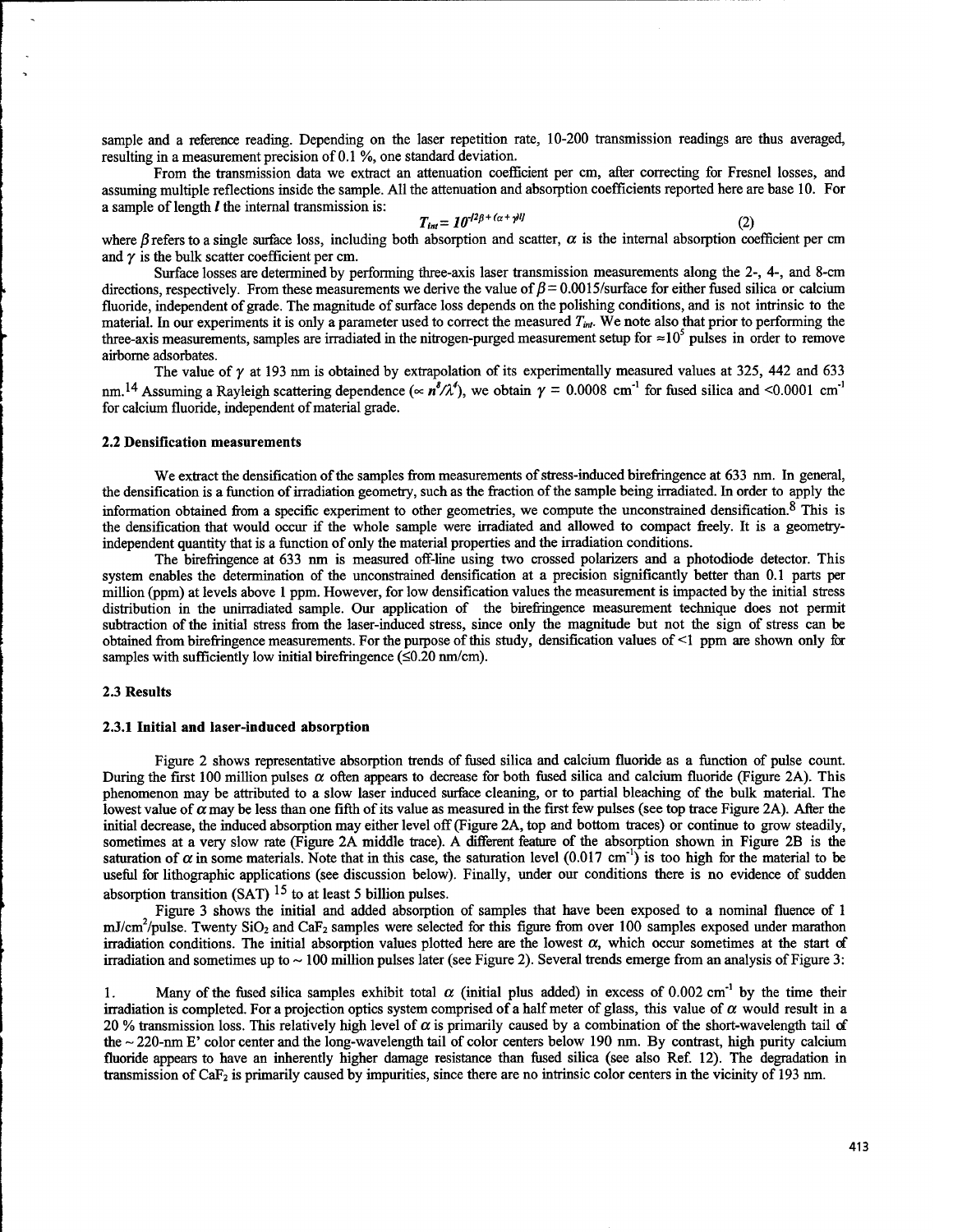2. Significant variation in performance exists for both fused silica and calcium fluoride materials. For instance, for different grades of fused silica, induced absorption after similar irradiation dose can differ by up to 40 x (cf. Samples A and A' in Figure 3). The cause of such variation may be related to pre-existing defects, annealing history, OH content, H<sub>2</sub> content, or other parameters.

3. There does not appear to be a correlation between initial absorption and added absorption, especially tor fused silica. For instance, the added absorption of sample B of Figure 3 is comparable to that of sample B'; however, the initial absorption of sample B is 40 times lower. This observation suggests that material selection on the basis of initial transmission measurements might be difficult. Rather, a good statistical database must be available for each grade of material considered. From the fundamental science point of view, this result supports the model that different phenomena are responsible for the initial (one-photon) absorption versus induced (multiphoton) color-center formation in fused silica.

#### **2.3.2 Densification**

Figure 4 presents a summary of unconstrained densification measurements plotted as a function of  $D$  for all the samples exposed in the fluence range of 0.25 to  $>4$  mJ/cm<sup>2</sup>/pulse. The dashed vertical line indicates an equivalent 10-year lifetime dose at a fluence of 0.1 mJ/cm<sup>2</sup>/pulse. The plot includes the data from over 20 samples, presented on a single chart to verify the applicability of a universal scaling law for all the materials. There is a considerable variation in densification across samples, resulting in almost an order of magnitude difference for the lifetime dose of 25 Mp $\cdot$ mJ $\cdot$ /cm $\cdot$ /ns. There does not appear to be a scaling law with unique coefficients *k* and *x* that could describe all samples. However, the seemingly quasi-random data points in Figure 4 are in fact comprised of individual strands belonging to data from separate samples obeying Equation (1), each with its own *k* and *x.* For illustrative purposes Figure 4 shows two such strands of data, belonging to two separate samples:  $k = 0.46$ ,  $x = 0.43$  for sample 1, and  $k = 0.34$ ,  $x = 0.55$  for sample 2. The variations of densification rates shown on Figure 4 can be attributed to differences among samples, among grades, or experimental conditions. More data are needed to verify the inter-batch and intra-batch consistency for given grades.

#### **3. OPTICAL COATINGS**

In an earlier work we have described preliminary results from our assessment of one-sided antireflective coatings in an earlier work we have described positions. <sup>16</sup> We have now completed an evaluation of two-sided antireflectance coatings from five different manufacturers. The coatings were exposed at fluences of 13-15 mJ/cm<sup>2</sup>/pulse for 1 to 1.2 billion pulses. Every 200 million pulses the transmittance and reflectance of the coatings is measured ex-situ, using a 12-degree spectrophotometer reflectance attachment. Before beginning marathon exposures, coatings were exposed in a ratiometric measurement setup (see above) to monitor effects of laser cleaning. The results of our findings can be summarized as follows.

1. Laser cleaning of coatings was found to vary in magnitude, depending on the sample, from  $\leq 0.5\%$  to  $\approx 1.5\%$ . The main manifestation of the cleaning is transmission recovery with very small reflectance changes. The time scale for laser cleaning could be as short as  $10^4$  pulses or as long as  $10^6$  pulses at fluences of 10 mJ/cm<sup>2</sup>/pulse. Longer cleaning times were

observed at lower fluences.<br>2. Initial losses in the antireflective coatings after laser cleaning(defined as 100 % - Reflectance - Transmittance) varied 2. Initial losses in the antireflective coatings after laser cleaning defined as 100% - Reflectance – Fransmittance) valied<br>from <0.4 % to almost 2%. Initial losses did not affect subsequent coating durability. While speci lithographic systems may place different constraints on the maximum allowable losses per coating, values of 2% loss are probably unacceptably high.

3. Several antireflectance coatings reached 10<sup>9</sup> pulses with minimum detectable degradation. In some cases, for coatings deposited on CaF<sup>2</sup> substrates, losses appeared to decrease for up to <sup>1</sup> billion pulses. The amount of this decrease  $(0.5 - 1\%)$  is substantially higher than that expected from extrapolation of bleaching of bulk CaF<sub>2</sub> (see Figure 2 A, bottom trace).Therefore, such a decrease in loss must be a surface phenomenon.

#### **ACKNOWLEDGMENTS**

The Lincoln Laboratory portion ofthis work was performed under a Cooperative Research and Development Agreement with SEMATECH. Opinions, interpretations, conclusions, and recommendations are those of the authors and are not necessarily endorsed by the United States Government.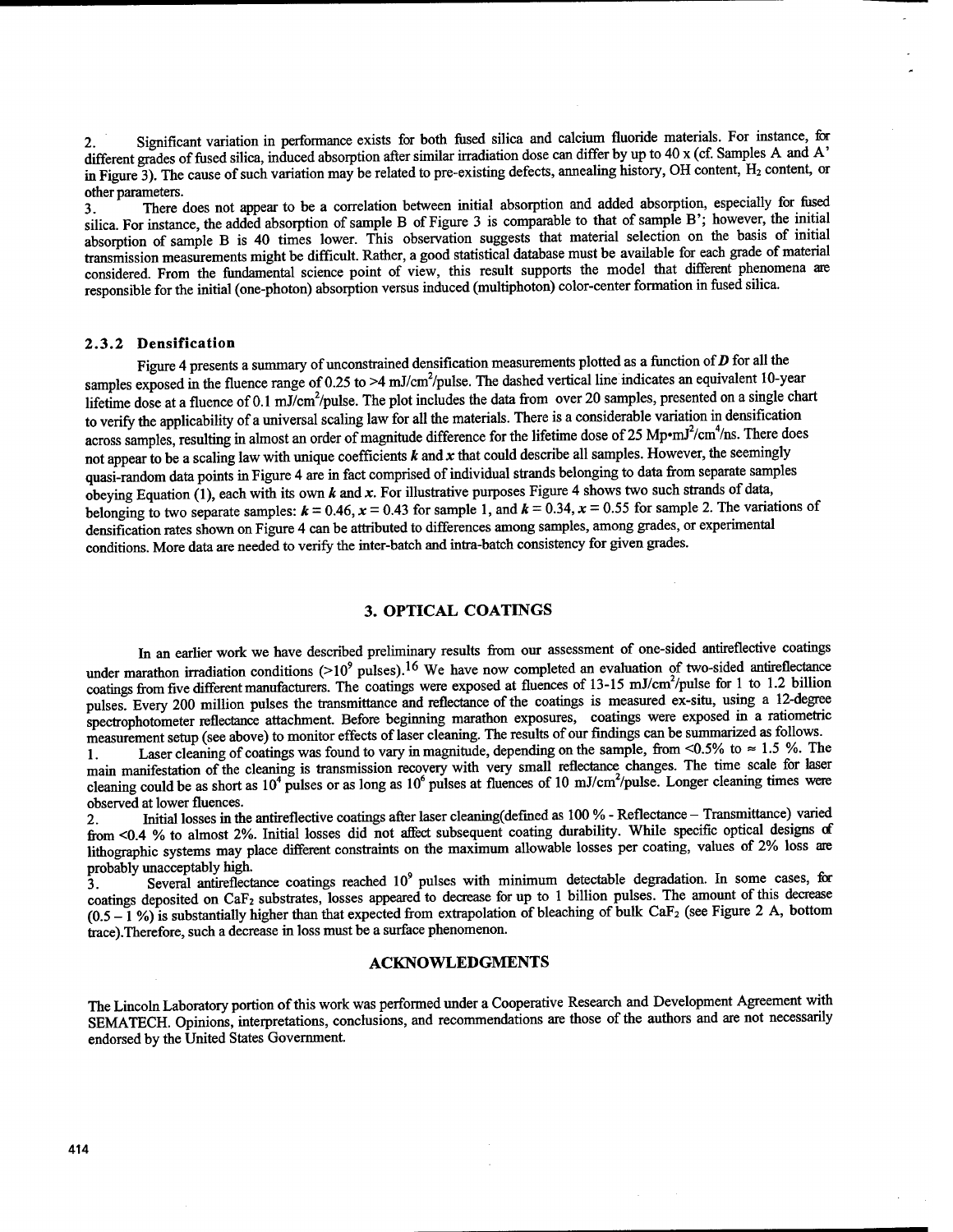### **REFERENCES**

<sup>1</sup> W. Primak, "The X-ray compaction of vitreous silica," *Radiation Effects* 45, 29-32 (1979).

2 J. A. Ruller and E. J. Friebele, "The effect ofgamma-irradiation on the density of various types ofsilica," *J. Non-Cryst. Solids* **136,** 163-172 (1991).

<sup>3</sup> W. Primak and R. Kampwirth, "The radiation compaction of vitreous silica," *J. Appl. Phys.* 39, 5651-5658 (1968).

4 T. A. Deltin, D. A. Tichenor, and E. H. Barsis, "Volume, index-of-refraction, and stress changes in electronirradiated vitreous silica," *J. Appl. Phys.* 48, 1131-1138 (1977).

5 E. P. EerNisse, "Compaction of ion-implanted fused silica," *J. Appl. Phys.* 45, 167-174 (1974).

6 W. Primak, "Mechanism for the radiation compaction of vitreous silica," *J. Appl. Phys.* **43,** 2745-2754 (1972).

7 T. P. Seward, III, C. Smith, N. F. Borrelli, and D. C. Allan, "Densification of synthetic fused silica under ultraviolet irradiation," *J. Non-Cryst. Solids* **222,**407-414 (1997).

8 N. F. Borrelli, C. Smith, D. C. Allan, and T. P. S. III, "Densification of fused silica under 193 nm excitation," *J. Opt. Soc. Am. B* **14,** 1606-1615 (1996).

9 R. E. Schenker and W. G. Oldham, "Ultraviolet-induced densification in fused silica," *J. Appl. Phys.* 82,1065- 1071 (1997).

<sup>10</sup> E. Welsch, K. Ettrich, H. Blaschke, P. Thomsen-Schmidt, D. Schäfer, and N. Kaiser, "Investigation ofthe absorption induced damage in ultraviolet dielectric thin films," *Opt. Eng.* **36,**504-514 (1997).

<sup>11</sup> F. Rainer, W. H. Lowdermilk, D. Milam, C. K. Carniglia, T. T. Hart, and T. L. Lichtenstein, "Materials for optical coatings in the ultraviolet," *Appl. Opt.* **24,**496-500 (1985).

D. J. Krajnovich, M. Kulkarni, W. Leung, A. C. Tam, A. Spool, and B. York, "Testing of the durability of single-crystal calcium fluoride with and without antireflection coatings for use with high- power KrF excimer lasers," *Appl. Opt.* **31,** 6062-6075 (1992).

13 J. Heber, R. Thielsch, H. Blaschke, N. Kaiser, K. Mann, E. Eva, U. Leinhos, and A. Gortler, "Stability of optical interference coatings exposed to low-fluence 193 nm ArF radiation," Proc. SPIE 3334, 1041-1047 (1998).

<sup>14</sup> T. Germer, unpublished work (1996).

15 D. J. Krajnovich, I. K. Pour, A. C. Tam, W. P. Leung, and M. V. Kulkarni, "Sudden onset of strong absorption followed by forced recovery in KrF laser-irradiated fused silica," *Opt. Lett.* 18,453-455 (1993).

<sup>16</sup> V. Liberman, M. Rothschild, J. H. C. Sedlacek, R. S. Uttaro, A. Grenville, A. K. Bates, and C. V. Peski, "Assessment of optical coatings for 193-nm lithography," *Proc. SPIE* 3334,470-479 (1998).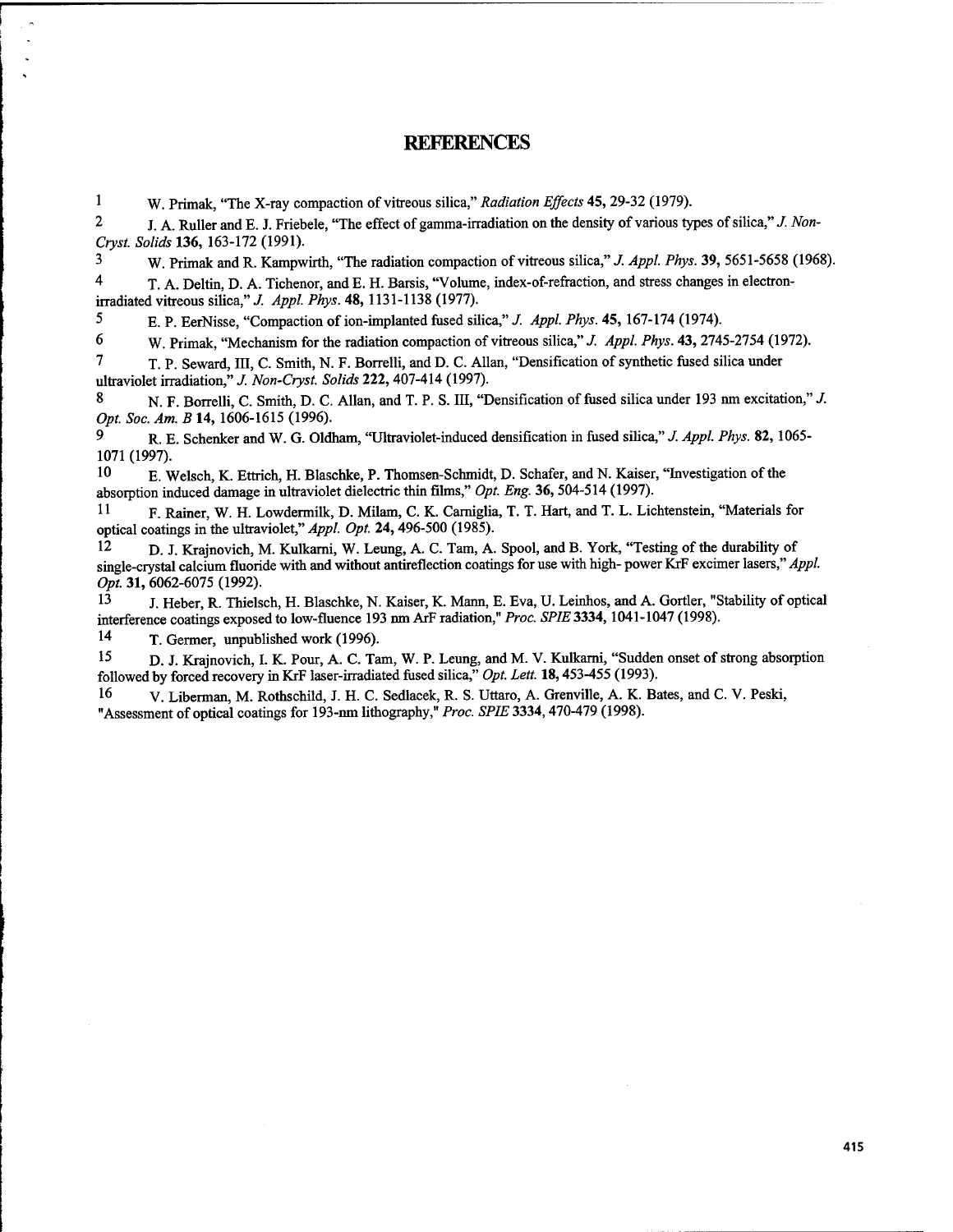

Figure 1. Experimental layout of the bulk marathon irradiation setup.



**Number of Pulses (millions)**

Figure 2A. Absorption coefficient of two fused silica samples (top and middle trace) and a calcium fluoride sample (bottom trace) as a function of number of pulses. The fluence is 1 mJ/cm<sup>2</sup>/pulse.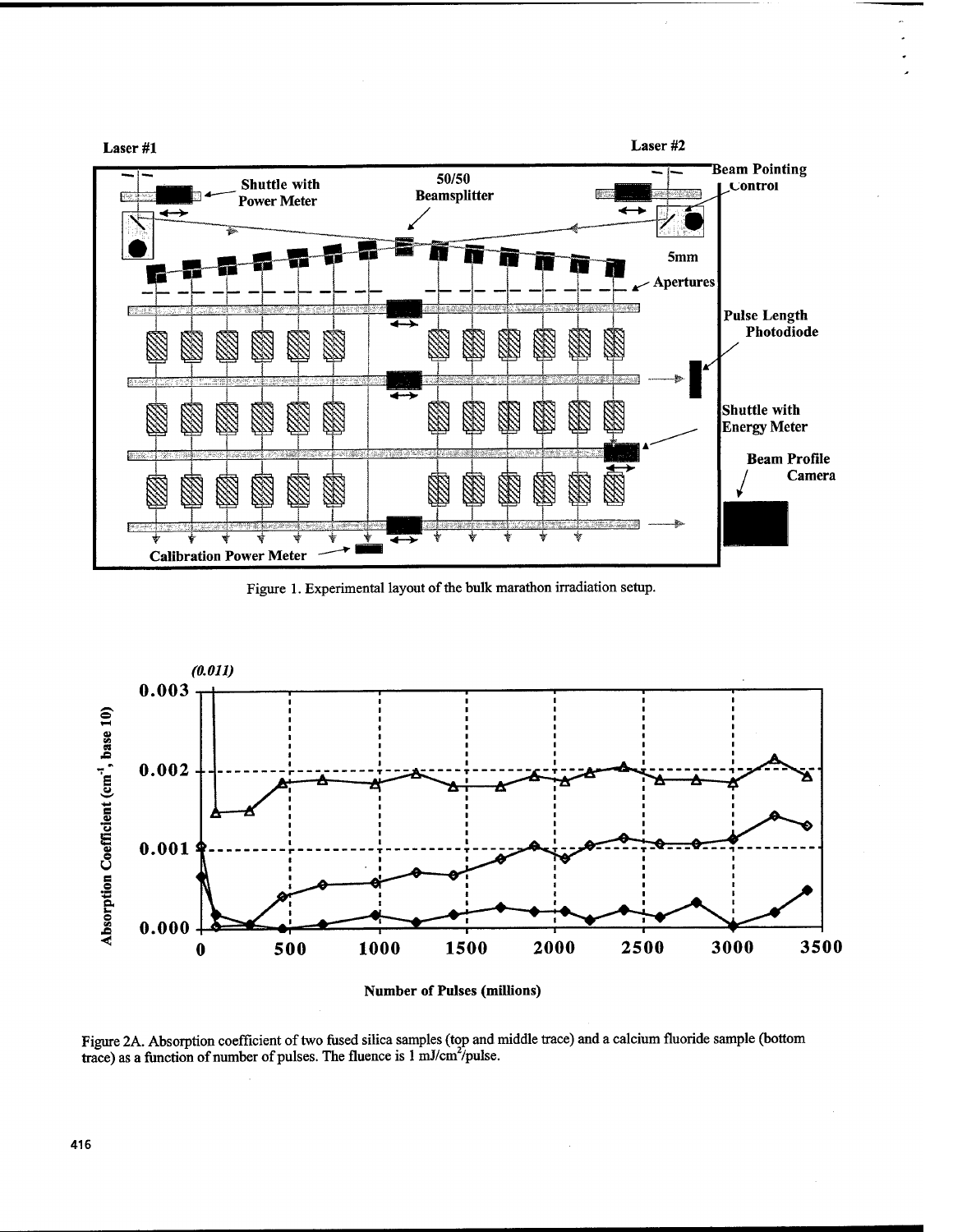

Figure 2 B. Absorption coefficient of a fused silica sample, showing saturation of absorption with exposure in millions of laser pulses. The fluence is  $1 \text{ mJ/cm}^2/\text{pulse}$ .





Figure 3. Initial and added absorption coefficients of 14 fused silica and 6 calcium fluoride representative samples. The numbers on the x-axis refer to the maximum number of pulses (in billions) that the samples have experienced. Nominal fluence is 1 mJ/cm<sup>2</sup>/pulse. See text for more details.